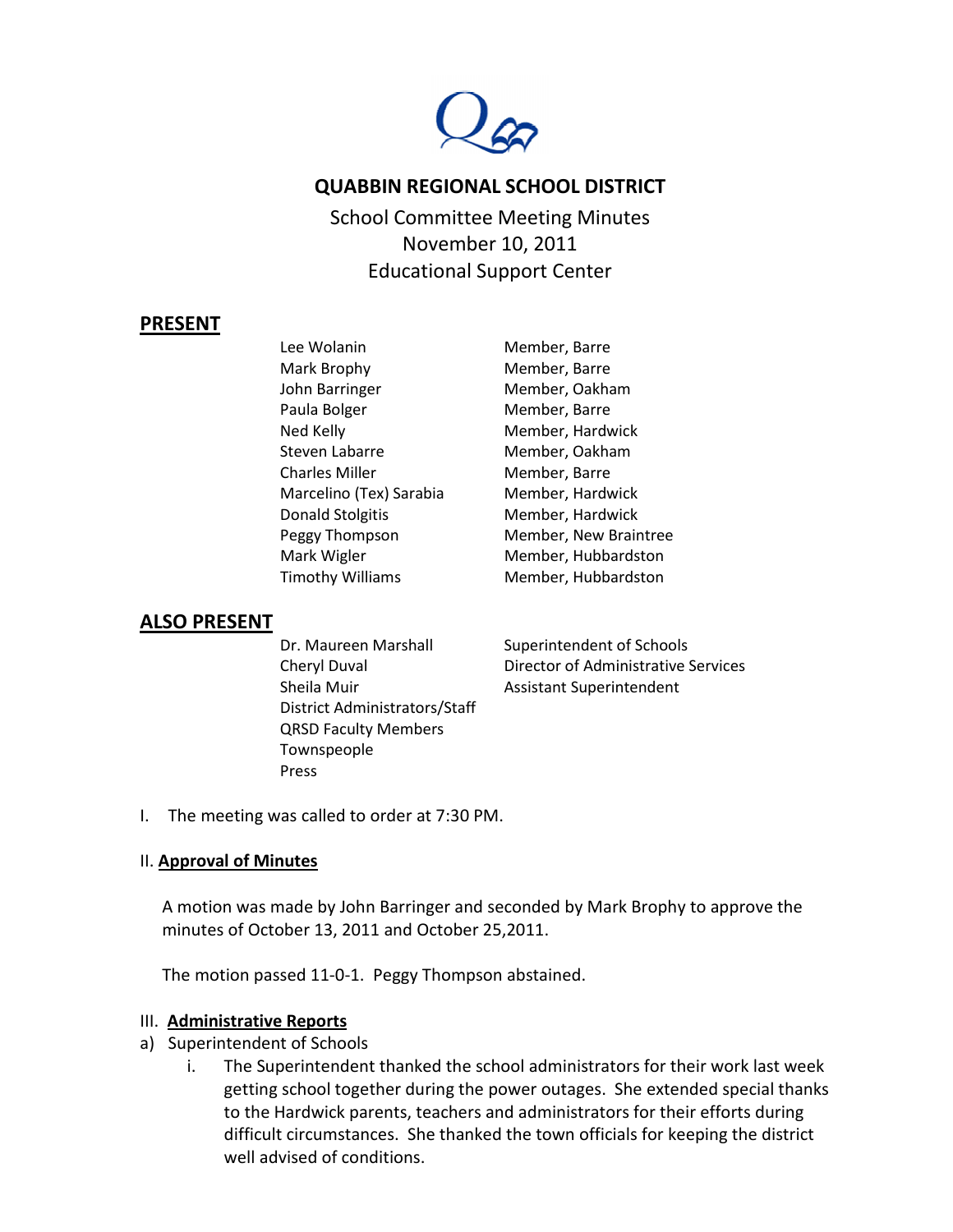- ii. The Superintendent commended the JROTC students for the excellent job during the recent NJROTC inspection. The JROTC students will next be marching in the Barre Veterans Day Parade.
- b) Director of Administrative Services
	- i. Cheryl Duval informed the committee that we received a draft report from Moody's. The District maintained it's a-1 rating.
	- ii. Presentation of Warrants: AP warrants 11A, 12A and 13C and Payroll Warrants 9 & 10 were approved by the Warrant Subcommittee.
- c) Teachers Advisory Council Dennis Dextradeur reported that the Quabbin hosted the 11<sup>th</sup> annual Quabbin Cross Country Invitation. 417 runners participated. Quabbin varsity team placed  $3^{rd}$ . Middle School team finished in  $4^{th}$  place. The National Honor Society Induction Ceremony will be held on November  $18<sup>th</sup>$  at 7 pm and a Financial Aid Night will be held on November  $15<sup>th</sup>$  at 7 pm.
- d) Student Advisory Council –Student Council President Lydia Dineen was introduced to the Committee and answered questions from Committee Members.

# IV. **Subcommittee Reports**

- a) Administrative Review Subcommittee Lee Wolanin informed the Committee that the Administrative Review Subcommittee developed the new evaluation format for the Superintendent Evaluation. Committee members were asked to complete the evaluation and return to School Committee Secretary by December  $8<sup>th</sup>$ .
- b) Alternative Funding Adhoc Subcommittee No report was given.
- c) Barre Building Subcommittee –No report was given.
- d) Central Office Subcommittee No report was given.
- e) Collective Bargaining Subcommittee –Mark Brophy reported that the Collective Bargaining Subcommittee continues to meet with collective bargaining groups.
- f) Plants & Facilities Subcommittee Ned Kelly reported that the atrium roof project continues on schedule.
- g) Policy, Review and Reform Subcommittee Mark Brophy updated the Committee on the Nov. 7<sup>th</sup> meeting. An assessment report (MCAS, AYP, SAT & AP results) was presented. The District continues to make progress. Discussion will continue at the December meeting on the IB program at the High School. The High School was named to College Board AP Honor Roll for number of students enrolled in AP courses and the students scores.
- h) Special Education Subcommittee Paula Bolger reported on the November  $7<sup>th</sup>$ subcommittee meeting. The Director of Student Services provided a general overview of where we are and her goal to increase parent involvement on SEPAC.
- i) Technology Subcommittee –Tim Williams reported that Mr. Walsh, Director of Technology, will attend the next School Committee meeting to present a technology report.
- j) Budget Subcommittee Mark Brophy reported that the District is waiting for the Oakham Town Meeting scheduled for November  $21^{st}$ . If the budget is defeated, a joint meeting with DESE representatives, school committee, administration and town officials will be held to lay out the process for DESE fiscal take over of the District.

# 5) **Unfinished Business**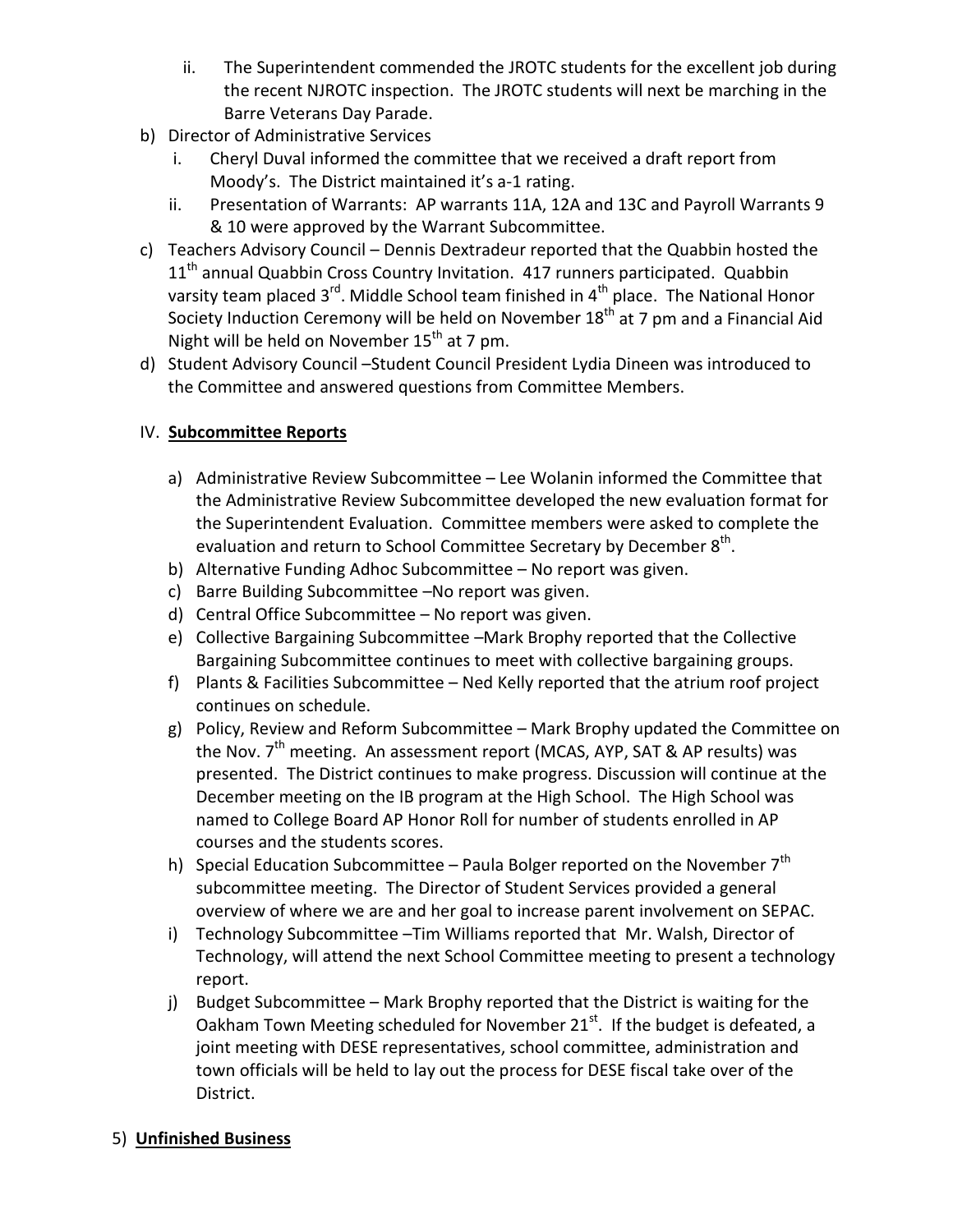a) Proposed Field Trip to Ghana, West Africa, July 2013 (3 weeks) – Dot Verheyen-Cudjoe introduced Sarah McClaughlin from World Challenge, who provided a review of the World Challenge Program and the proposed 3 week expedition to West Africa in Summer 2013.

A discussion ensued. Committee members asked Ms. McLaughlin questions.

A motion was made by Mark Brophy and seconded by Tim Williams to approved the trip as presented to Ghana, West Africa in July 2013.

The motion passed 10-0-2. Tex Sarabia and Donald Stolgitis abstained.

b) Reauthorization of Music Department Field Trip

A motion was made by Tex Sarabia and seconded by John Barringer to approved the QRHS Music Department Field Trip to Disneyland (Anaheim, CA) on April 15-20, 2012.

A brief discussion ensued. Peter Lewis reviewed the itinerary for the trip.

The motion passed unanimously.

c) A motion was made by Ned Kelly and seconded by Mark Brophy to notify Office of Attorney General that the Quabbin Regional School District Website [\(www.qrsd.org\)](http://www.qrsd.org/) will serve as the official site to post school district meeting notices.

A brief discussion ensued.

The motion passed unanimously.

### 6) **Public Comment**

No one addressed the Committee.

### 7) **School Committee Concerns**

Tim Williams stated that Quabbin was well represented at the recent Model UN held at St. John's High School. He commended the students for their participation.

### 8) **New Business**

a) Proposed Field Trip to France, Germany and the Alps – April 12-20, 2013

Lori Montiverdi reviewed the itinerary for the proposed trip.

A motion was made by Tex Sarabia and seconded by John Barringer to approve the trip as proposed.

The motion passed unanimously.

b) Proposed Field Trip to New York City – December 2, 2011

Lori Montiverdi reviewed the itinerary for the proposed trip. A motion was made by Ned Kelly and seconded by Peggy Thompson to approve the trip as proposed.

The motion passed unanimously.